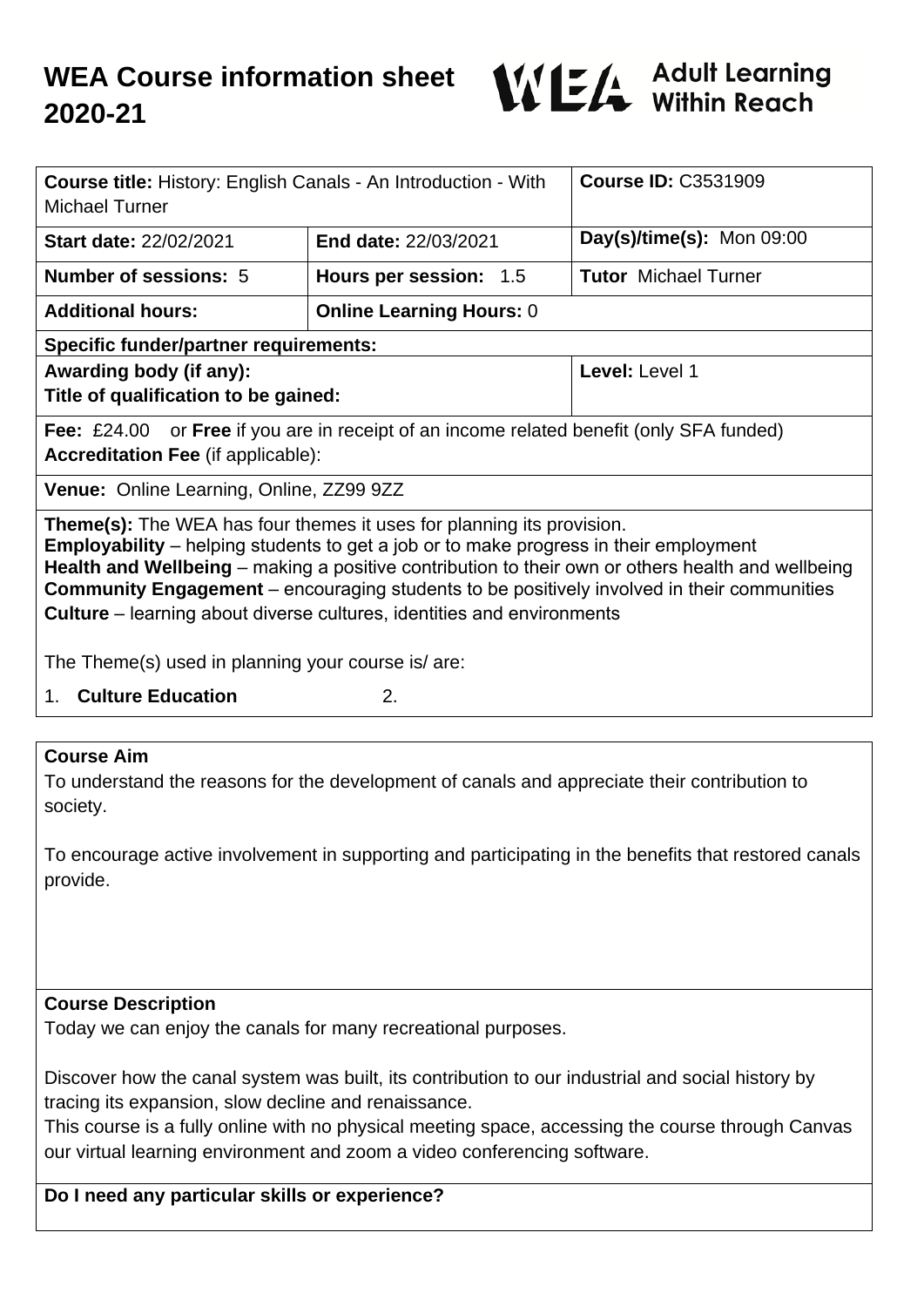### **What will I achieve?**

# **By the end of the course I will be able to:**

1. Recognise the contribution English Canals made to the industrial revolution and to society in general.

2. Understand the benefits of canal restoration in terms of economic regeneration, opportunity to exercise, encourage wildlife, appreciate the architecture and engineering heritage, encourage tourism and develop education.

3. Learn how to research individual canals.

## **What teaching methods will be used and will there be work outside of the class?**

- The WEA's digital learning platform, Canvas will be used to provide resources or to support lessons, enable assessment, provide learner feedback and for other activities for individuals away from the course. If you want to understand more about our digital learning platform please visit: http://bit.ly/WEAonline

- The WEA tutor will use a range of different teaching and learning methods and encourage you and the group to be actively involved in your learning

- You may be asked to undertake additional work in your own time to support your learning

## **What kind of feedback can I expect from the tutor?**

- Your tutor will provide written, text and audio feedback recorded in WEA Canvas, WEA's digital learning platform.

- A range of informal activities will be used by the tutor to see what you are learning which may include quizzes, question and answer, small projects and discussion

- You will have opportunities to discuss your progress with your tutor
- You will be encouraged to share your work with the group and discuss your learning

# **What else do I need to know? Is there anything I need to bring?**

- What you need: You will need an internet connection, speakers, a microphone and a webcam so that you can use our video learning platform, Zoom. If you'd like to understand more Zoom please visit: http://bit.ly/ZoomSpec

- You will also need access to the internet outside of your sessions. You could do this using a smart phone, tablet, laptop or a desktop computer (at home or through a library etc.).

- You will need a personal email address to join the WEA's digital learning platform, Canvas so that you can receive resources, record your progress and achievement and to work with others and share ideas. If you want to understand more about our digital learning platform please visit: http://bit.ly/WEAonline

- Nothing else is needed

### **Pre-course work, reading and information sources**

- You will have access to course resources and links to wider learning through the WEA's digital learning platform, Canvas: http://bit.ly/WEAonline

- No pre reading is required but research on the subject on the internet or in the library may be helpful

**Possible next steps after this course (including career opportunities if appropriate)**